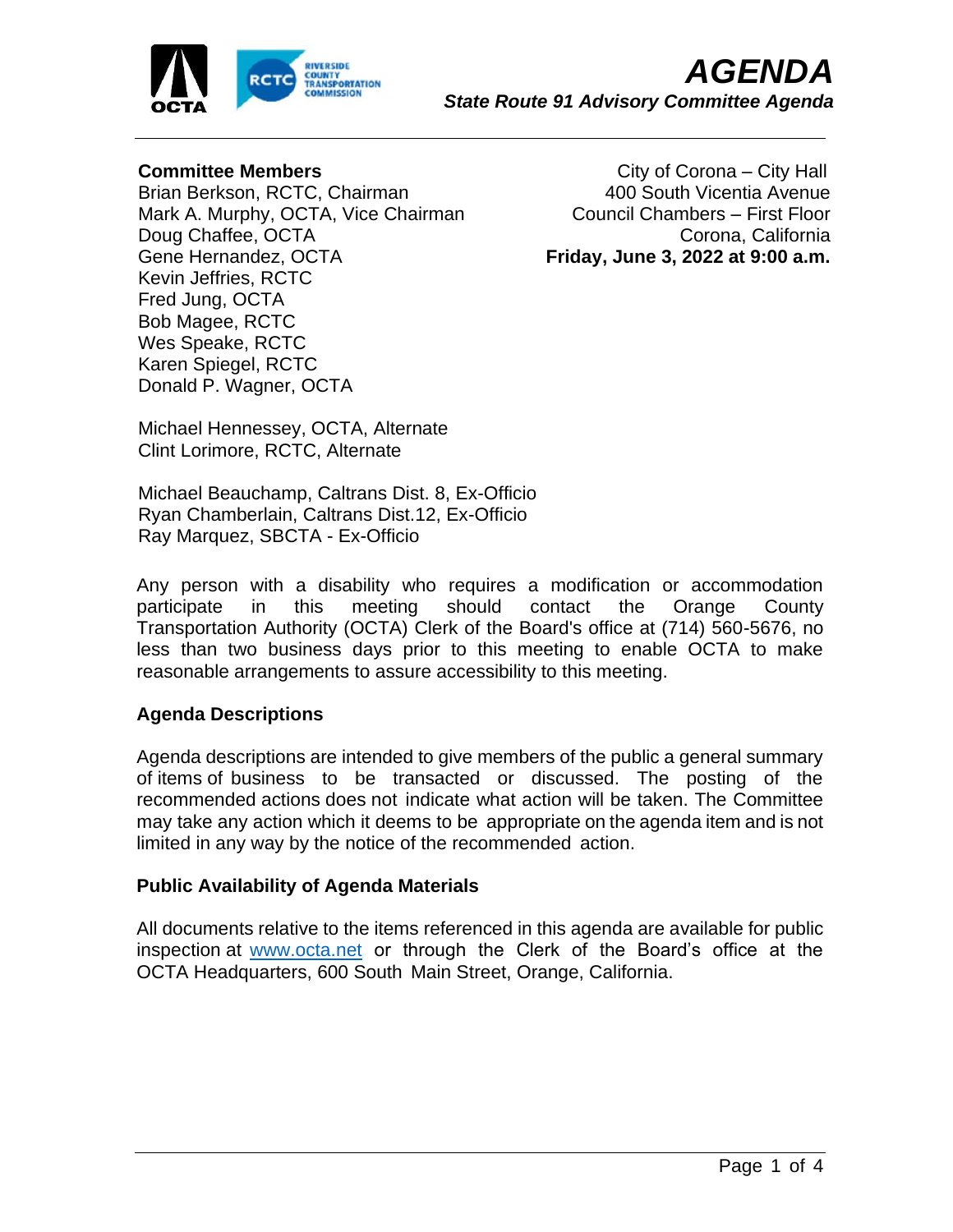

#### **Meeting Access and Public Comments on Agenda Items**

Members of the public can either attend in-person (subject to OCTA's Coronavirus (COVID-19) safety protocols) or listen to audio live streaming of the Committee meeting by clicking the link below:

#### [https://youtu.be/-HS9SXXje9Y](https://nam11.safelinks.protection.outlook.com/?url=https%3A%2F%2Fyoutu.be%2F-HS9SXXje9Y&data=05%7C01%7CsMeisenheimer1%40octa.net%7C6bd129dc0c0c434848a608da3f5522b9%7C1e952f6cc8fc4e38b476ab4dd5449420%7C0%7C0%7C637891932159134862%7CUnknown%7CTWFpbGZsb3d8eyJWIjoiMC4wLjAwMDAiLCJQIjoiV2luMzIiLCJBTiI6Ik1haWwiLCJXVCI6Mn0%3D%7C3000%7C%7C%7C&sdata=JSiTgEc8QRdmgGUUzhAw8uwTWjyZ8nH1FlmCjcvgskY%3D&reserved=0)

Members of the public may address the Board of Directors regarding any item in two ways:

#### **In-Person Comment**

Members of the public may attend in-person (subject to OCTA's COVID-19 safety protocols) and address the Board regarding any item. Please complete a speaker's card and submit it to the Clerk of the Board (or notify the Clerk of the Board the item number on which you wish to speak). Speakers will be recognized by the Chairman at the time the agenda item is to be considered. A speaker's comments shall be limited to three minutes.

#### **Written Comment**

Written public comments may also be submitted by emailing them to [ClerkOffice@octa.net,](mailto:ClerkOffice@octa.net) and must be sent by 5:00 p.m. the day prior to the meeting. If you wish to comment on a specific agenda Item, please identify the Item number in your email. All public comments that are timely received will be part of the public record and distributed to the Board. Public comments will be made available to the public upon request.

# **Call to Order**

**Pledge of Allegiance**

Member Wagner

# **Special Calendar**

There are no Special Calendar matters.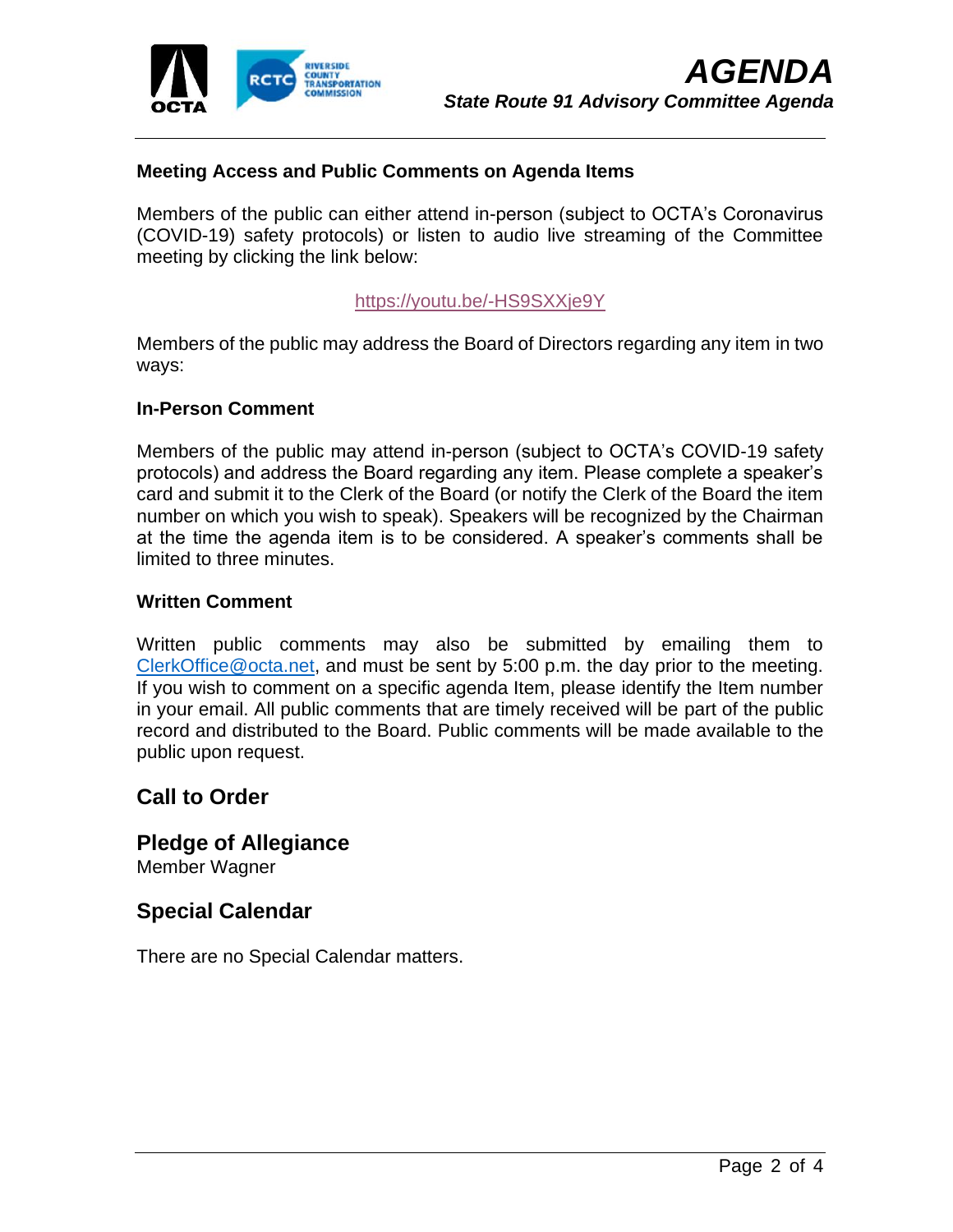

# **Consent Calendar (Items 1 and 2)**

All items on the Consent Calendar are to be approved in one motion unless a Committee Member or a member of the public requests separate action or discussion on a specific item.

#### **1. Approval of Minutes**

Approval of the minutes of the State Route 91 Advisory Committee meeting of March 4, 2022.

# **2. 91 Express Lanes Status Reports**

Kirk Avila/Jennifer Crosson

#### **Overview**

The 91 Express Lanes status reports for the months of January 2022 through March 2022 have been prepared for State Route 91 Advisory Committee review. The reports highlight operational and financial activities for both the Orange County Transportation Authority and Riverside County Transportation Commission segments of the 91 Express Lanes.

#### **Recommendation**

Receive and file the 91 Express Lanes Status Reports for the months of January 2022 through March 2022.

# **Regular Calendar**

**3. Draft 2022 State Route 91 Implementation Plan** Alison Army/Kia Mortazavi

#### **Overview**

The Orange County Transportation Authority and the Riverside County Transportation Commission annually prepare a plan for potential improvements along the State Route 91 corridor between State Route 57 in Orange County and Interstate 15 in Riverside County. The plan includes a listing of proposed improvements, preliminary cost estimates, and potential implementation timeframes. The Draft 2022 State Route 91 Implementation Plan is provided for information purposes.

#### **Recommendation**

Receive and file as an information item.